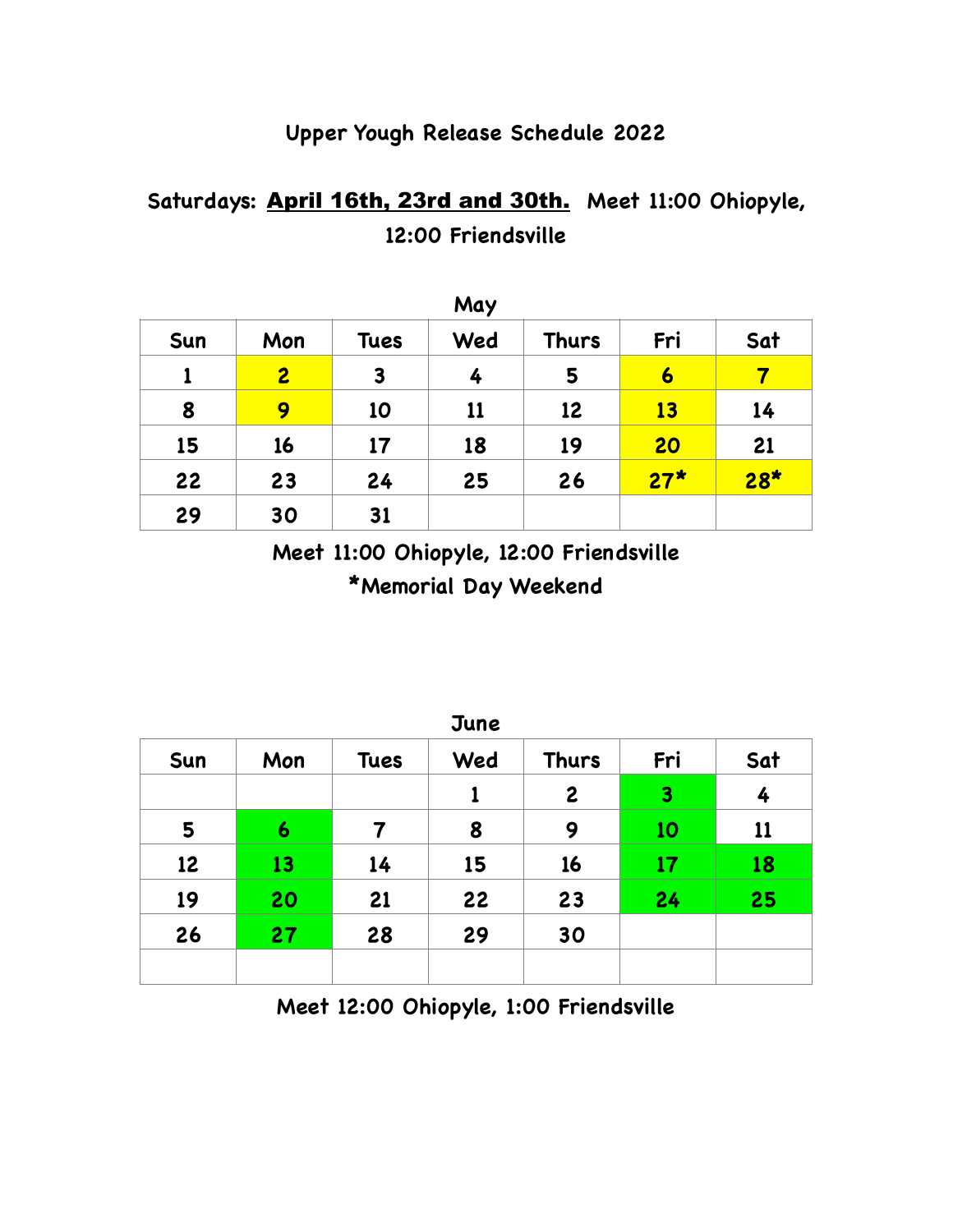| <b>July</b>  |     |             |     |              |     |                |  |
|--------------|-----|-------------|-----|--------------|-----|----------------|--|
| Sun          | Mon | <b>Tues</b> | Wed | <b>Thurs</b> | Fri | Sat            |  |
|              |     |             |     |              | 1   | $\overline{c}$ |  |
| $\mathbf{3}$ | 4   | 5           | 6   | 7            | 8   | 9              |  |
| 10           | 11  | 12          | 13  | 14           | 15  | 16             |  |
| 17           | 18  | 19          | 20  | 21           | 22  | 23             |  |
| 24           | 25  | 26          | 27  | 28           | 29  | 30             |  |
| 31           |     |             |     |              |     |                |  |

**Meet 12:00 Ohiopyle, 1:00 Friendsville July 23rd, Upper Yough Race 10:00-4:00 Release**

| August |     |                  |     |              |     |     |  |
|--------|-----|------------------|-----|--------------|-----|-----|--|
| Sun    | Mon | <b>Tues</b>      | Wed | <b>Thurs</b> | Fri | Sat |  |
|        | 1   | $\boldsymbol{2}$ | 3   | 4            | 5   | 6   |  |
| 7      | 8   | 9                | 10  | 11           | 12  | 13  |  |
| 14     | 15  | 16               | 17  | 18           | 19  | 20  |  |
| 21     | 22  | 23               | 24  | 25           | 26  | 27  |  |
| 28     | 29  | 30               | 31  |              |     |     |  |
|        |     |                  |     |              |     |     |  |
|        |     |                  |     |              |     |     |  |

**Meet 12:00 Ohiopyle, 1:00 Friendsville**